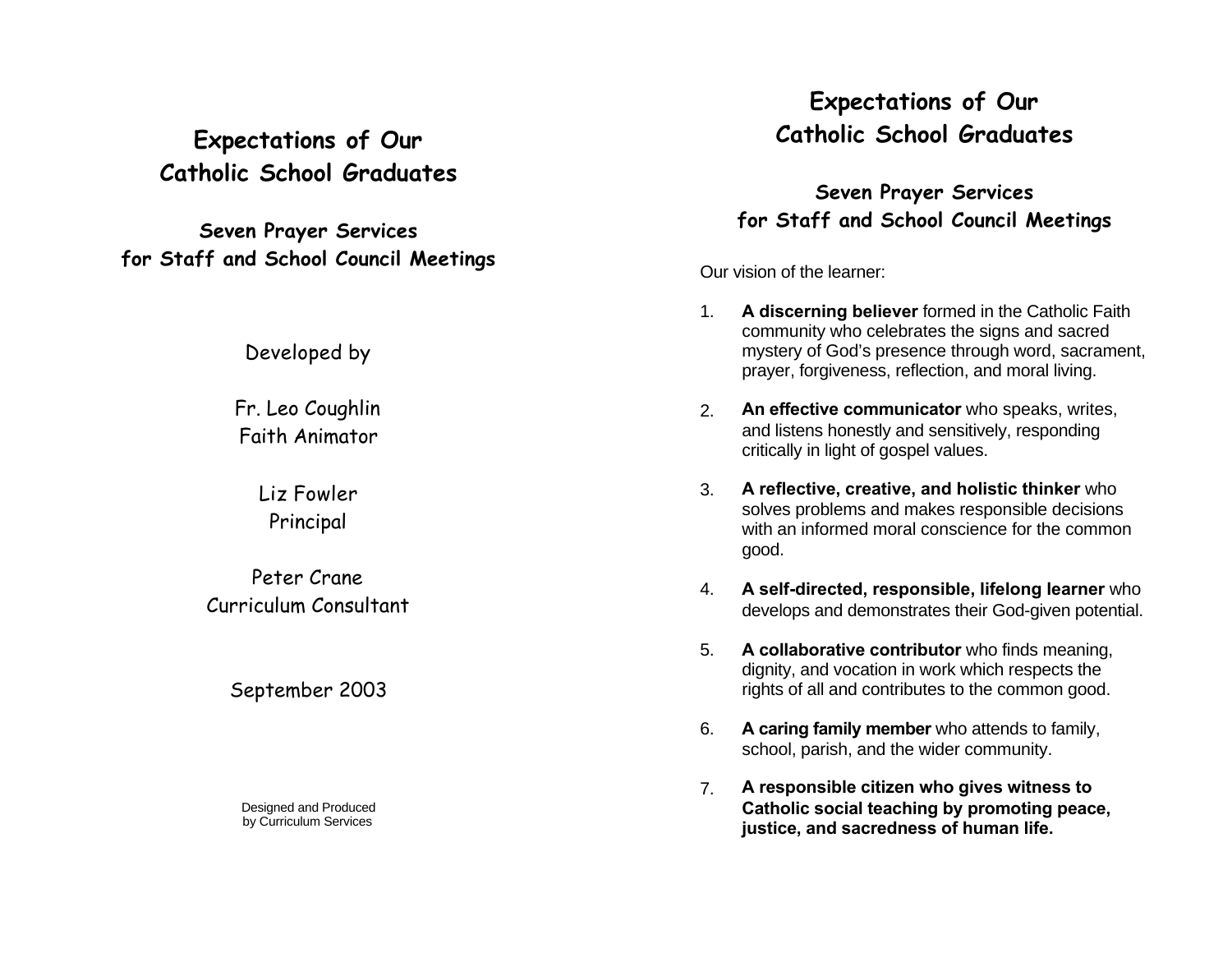Distinctive expectations for graduates of Catholic schools are determined and shaped by the vision and destiny of the human person emerging from our faith tradition. This Christian anthropology or world view, reveals the dignity and value of the person. Our tradition tells us God creatively and lovingly calls each of us into the wonder of life, sustaining us by the power of the Holy Spirit, throughout the human journey, into life eternal. We acknowledge that the journey includes moments of brokenness and sin. We recognize in the person of Jesus, the risen Christ, the human face of God sharing our life in order to heal us of our brokenness and liberate us from sin.

This Christian vision of the human journey is best understood within the context of relationship. It is accomplished in community, in solidarity with brothers and sisters in the Church and beyond.

Catholic education views human life as an integration of body, mind, and spirit. Rooted in this vision, Catholic education fosters the search for knowledge as a lifelong spiritual and academic quest. The expectations of Catholic graduates, therefore, are described not only in terms of knowledge and skills, but in terms of values, attitudes, and actions.

## **ONTARIO CATHOLIC SCHOOL GRADUATE EXPECTATIONS**

**Session 1 Overview of Expectations**

Jesus: "I have come that you might have life, life in abundance."

### **Opening Prayer:**

God of our hope, we give thanks for this day and these people, and for your Gospel that gives this day meaning and provides your people direction. Encourage us; root us in you. Make us desire your life in us. Amen

### **Facilitator:**

Introduce the Catholic Graduate Expectations; supply everyone with a brochure; and explain the plan of talking about them for the next seven months. Tell them why this is being done at this time.

**View the entire C.D.**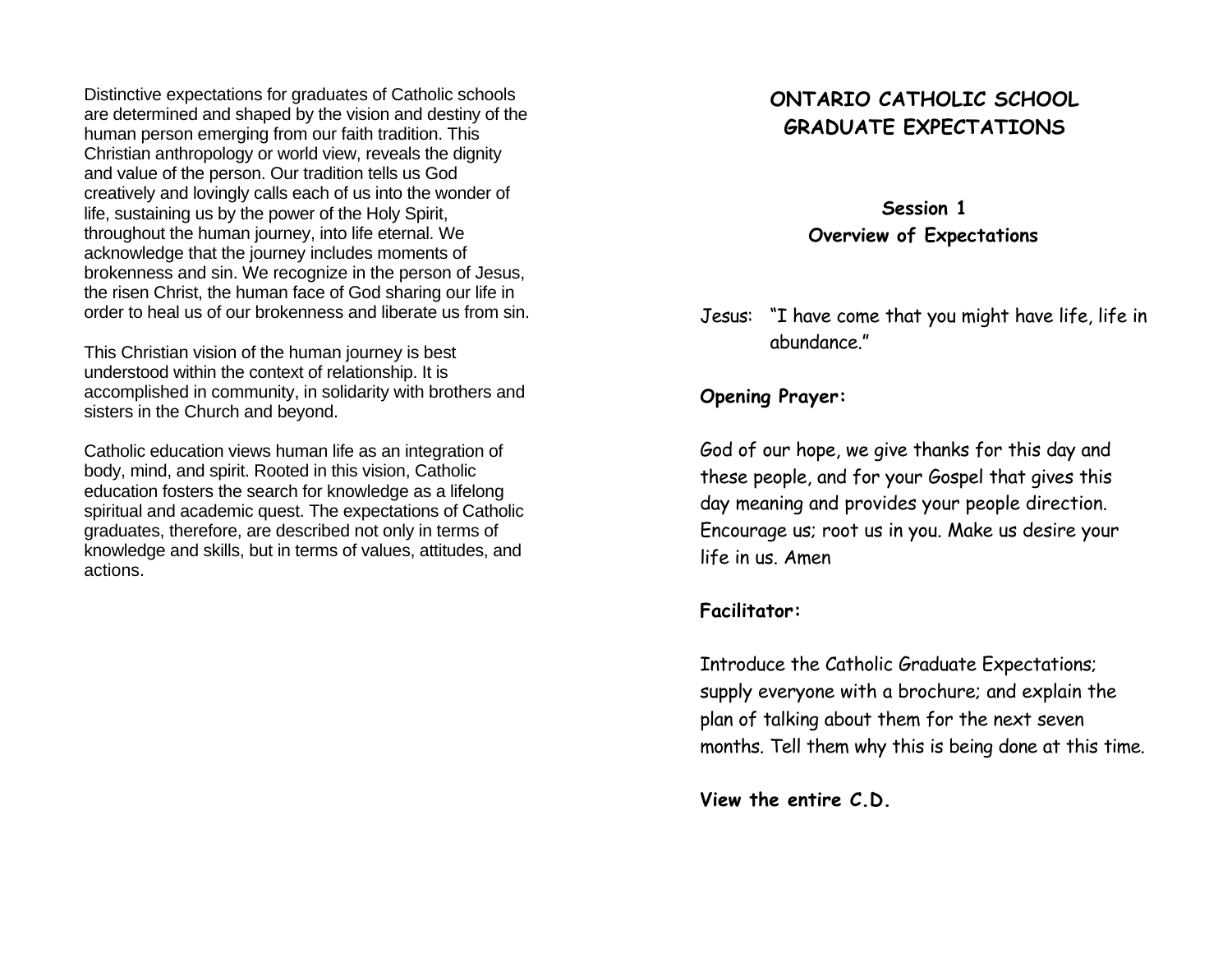### **Facilitator:**

Move them into small groups and ask them to talk for ten minutes about:

- Do you think the expectations are realistic or unrealistic for students graduating now?
- Is this what you want for your children?
- What is the role of the school, the parish, the home?

## **Facilitator:**

Plenary Session—feedback from people

## **Closing Prayer:**

Through the power of your compelling Spirit , may we grow in courage, that our actions might reflect the love we profess. We ask this in the name of Jesus. Amen



**Session 2 Catholic Graduate Expectations #1: Discerning Believer**

Jesus: "When I return will I find faith on earth?"

## **Opening Prayer:**

In gathering here we acknowledge the presence within and amongst us of a Spirit, present in all places at all times in this vast universe. To having the power of the Spirit at work in us we say...Amen

**View Expectation #1...Discerning Believer**

## **Facilitator:**

Ask those present to sit in silence and read the points in the brochure under Discerning Believer. In the silence have then ask themselves the following questions:

• Who in your life's experience has best exemplified these qualities...identify and name such a person? (For each person...don't have to tell anyone who it is)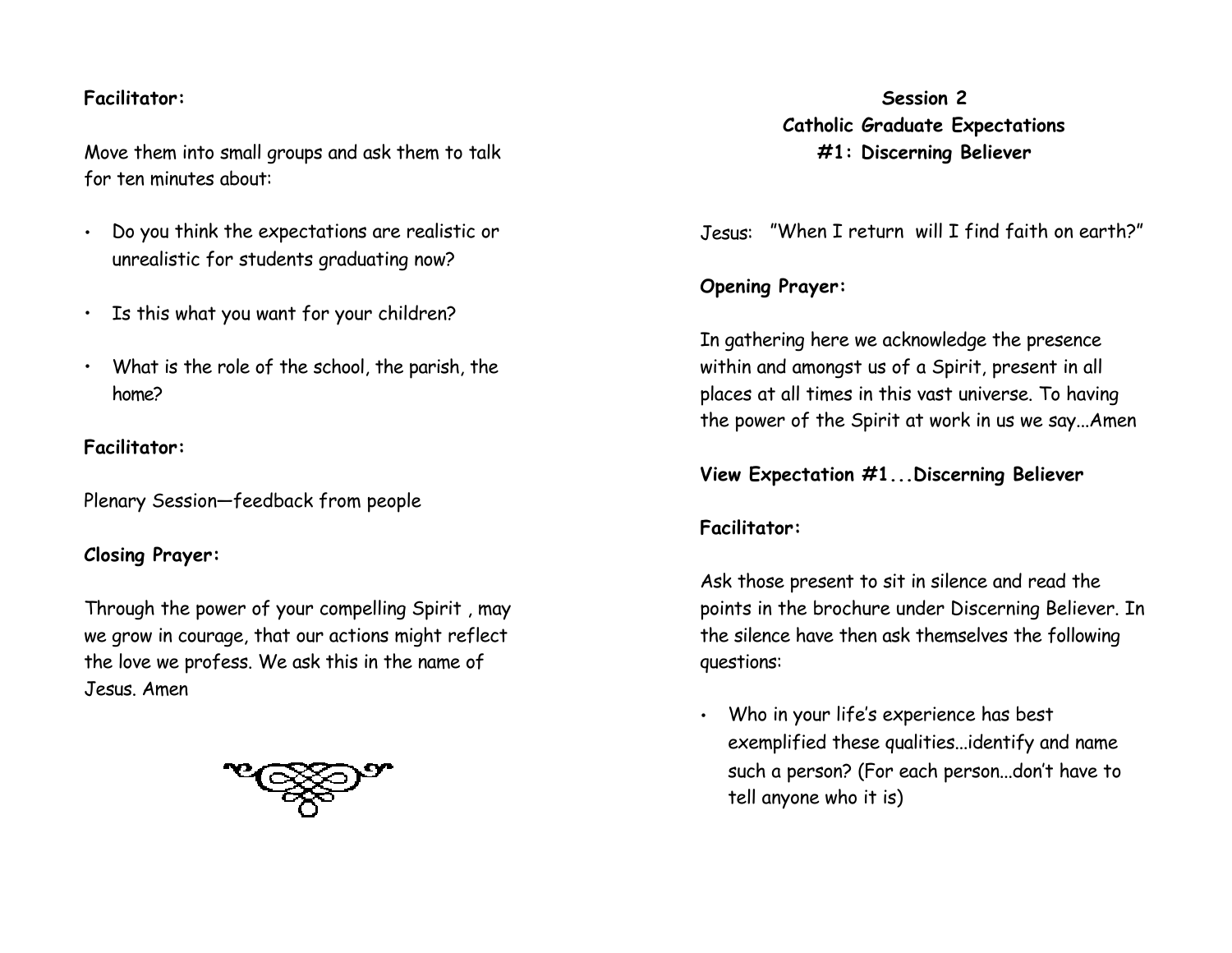- How did that person show a difference between a 'believer' and a 'discerning believer?
- How has that person shown some or all of these qualities?
- What role did the faith community have in shaping that person's belief system and the living out of it?

### **Facilitator:**

Invites everyone to talk about their ideas of what is a 'discerning believer?

## **Closing Prayer:**

We experience the Spirit in our lives as a Spirit of truth and goodness, love and beauty, care and generosity. To all that the Spirit can do in each and all of us we say. Amen



**Session 3 Catholic Graduate Expectations #2: Effective Communicator**

**Scripture:** "Go and proclaim the good news to everyone"

### **Opening Prayer:**

We acknowledge the Spirit as the source and sustainer of everything that exists, bonding all things in relationship and connectedness, a Spirit of constant movement and new possibilities. To being filled with the Holy Spirit of God we say...Amen

## **Facilitator:**

Set up the following scenario:

- arrange people in groups of five to eight...with ten minutes for discussion.
- The focus is on pretending to interview a person in order to discover if he/she is an effective communicator.

One group, or half the total group, in groups of five to eight talks about interviewing an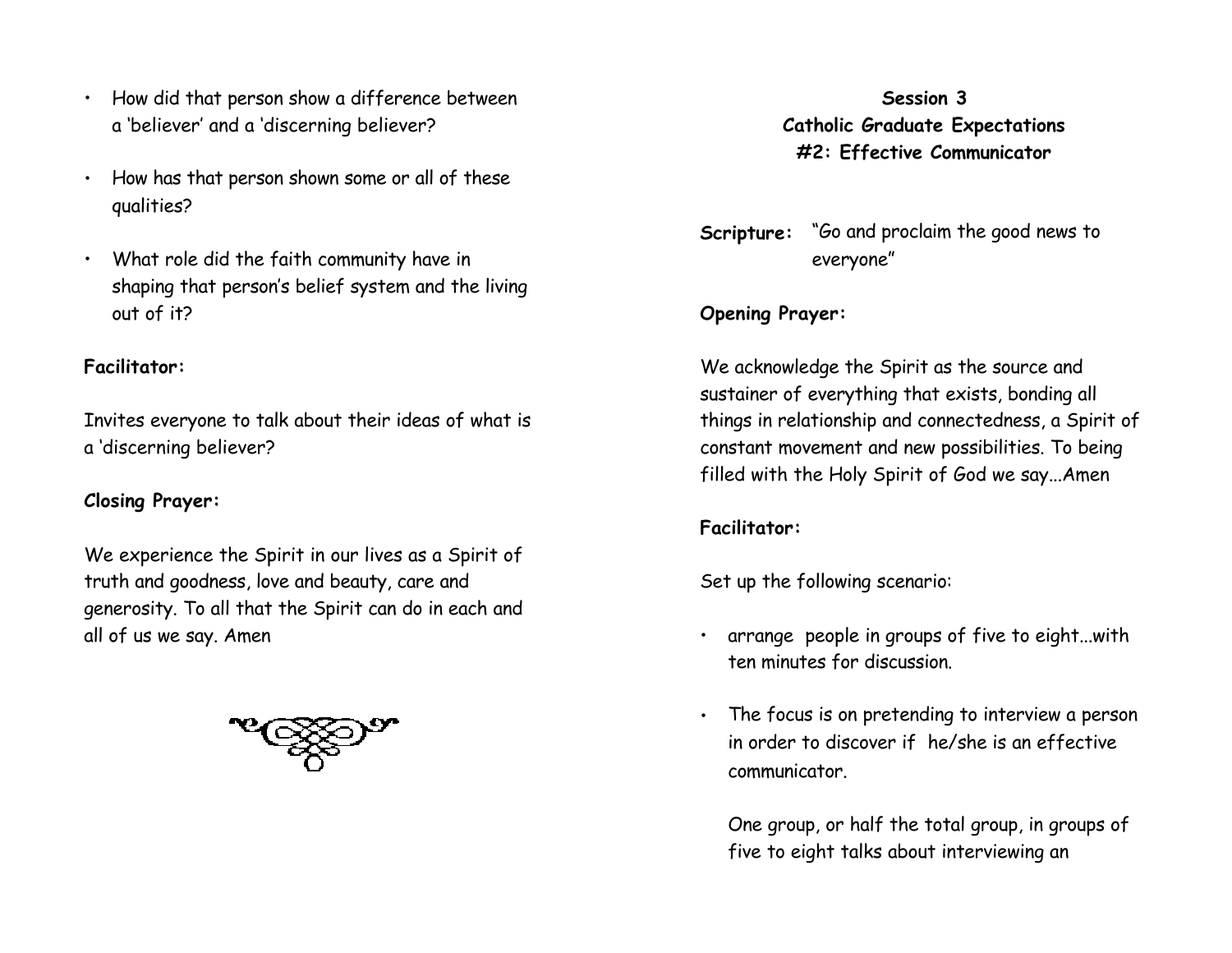applicant for an important position at I.B.M., and the other group or groups, talk about interviewing an applicant for a teaching position in a very Catholic school. Have them discuss:

- What question do you ask of the applicant?
- What information are you looking for?

## **Plenary Session:**

All groups report on their findings and the facilitator places their answers on a flip chart

What picture emerges from the material on the two flip charts—sameness, differences, etc? Compare!

**View:** Expectation # 2

## **Closing Prayer:**

We give thanks for the way Jesus has led us to awareness of the Spirit in our everyday living. He set us free so that we would live in peace, in God's presence all the days of our lives. Amen



# **Session 4 Catholic Graduate Expectations #3: Reflective, Creative, and Holistic Thinker**

**Socrates**: " The un-examined life is not worth living"

## **Opening Prayer:**

Indwelling God enable all of us to be women and men enthusiastic for your ministry, contagious in our love, and eager to be among your people as ones who serve. This we ask through Jesus Christ who is brother and servant to us all. Amen

**View:** Expectation # 3

## **Facilitator:**

- five minutes: have people go through the list of qualities in the brochure, and
- pick out and list what each one considers a key word or phrase
- have each share his/her list with the group and tell why it was chosen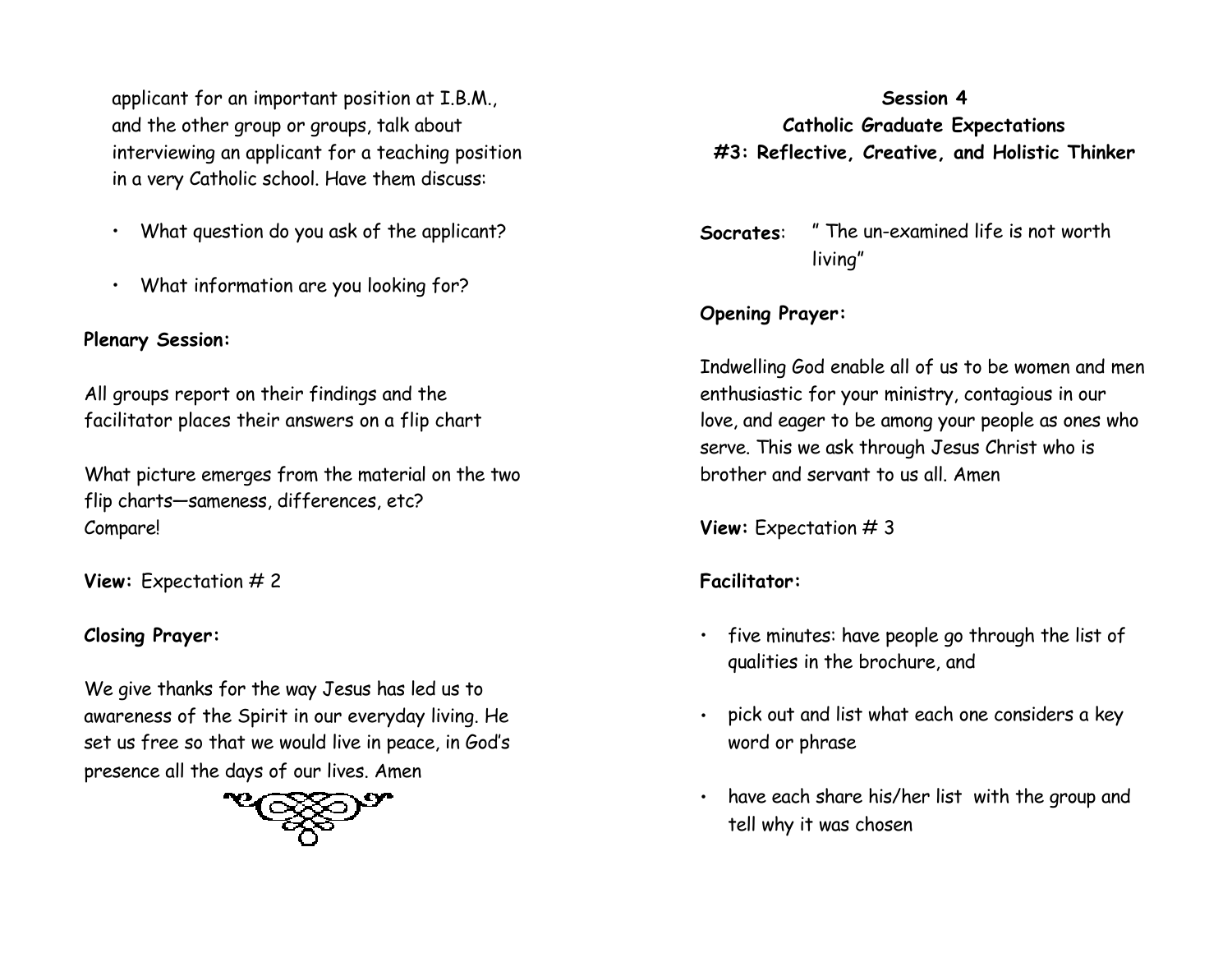#### **Exercise:**

### **Facilitator:**

Read the following scenario for discussion in small groups for ten minutes:

You are the Prime Minister of Canada. Your friendly President to the south phones you and asks you, and the people of Canada, to support him in his decision to invade Iraq. What do you say and why?

Based on what Expectation #3 puts forth...what moral reasoning do you use to arrive at an answer to this request?

**Plenary Session**....group feed back

### **Closing prayer:**

God of faithfulness we come to you at the end of the school day and find ourselves needing to begin again on new projects and new ideas. We are in need of energy and new hope. Give us the insight to recognize the ever-present possibility for change and conversion and growth. Amen.



## **Session 5 Catholic Graduate Expectations #4 Lifelong Learner**

**Scripture:** Jesus said: "You will know the truth and the truth will set you free"

### **Opening Prayer:**

Loving God, we believe you Spirit is at work in our world. Give us eyes of faith that we might see such wonders in our midst and the courage to live in hope. Amen.

**View:** Expectation # 4

## **Facilitator:**

Ask people present to form groups of five/six and for ten minutes talk about:

- For you, being a lifelong learner is . . . complete this sentence!
- What motivates you to learn?
- What are your resources for learning?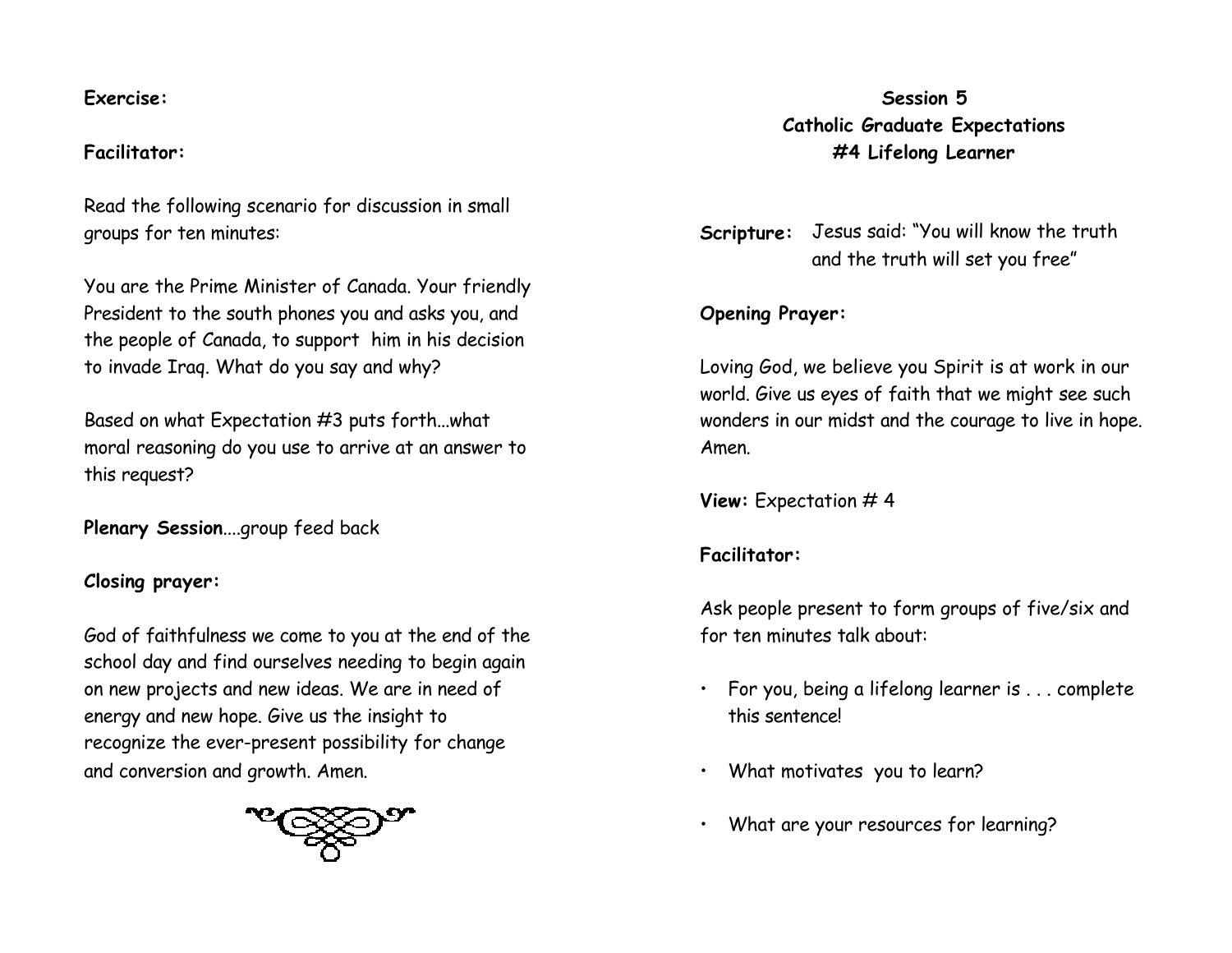#### **Plenary Session**:

Write people's responses on a flip chart.

#### **Closing Prayer:**

We live graciously, filled with wonder, for the marvel of creation that surrounds us. We marvel at the way the Spirit came to expression in this planet, especially in human life form, a life-form giving the Spirit unique ways to express intelligence, love, choice, care, and concern. Amen.



**Session 6 Catholic Graduate Expectations #5 A Collaborative Contributor**

#### **Scripture:**

Jesus said: "Know that I am with you always until the end of time."

#### **Opening Prayer:**

We give thanks, God our Creator, because you have given us life. You have made us in your image and breathed your Spirit into us. We are alive with divinity and your glory is made manifest in us and all those we work with. We have all been touched by God. Amen.

**View:** Expectation #5

#### **Facilitator:**

Have people move into groups of 5–8 people.

Facilitator give the following exercise: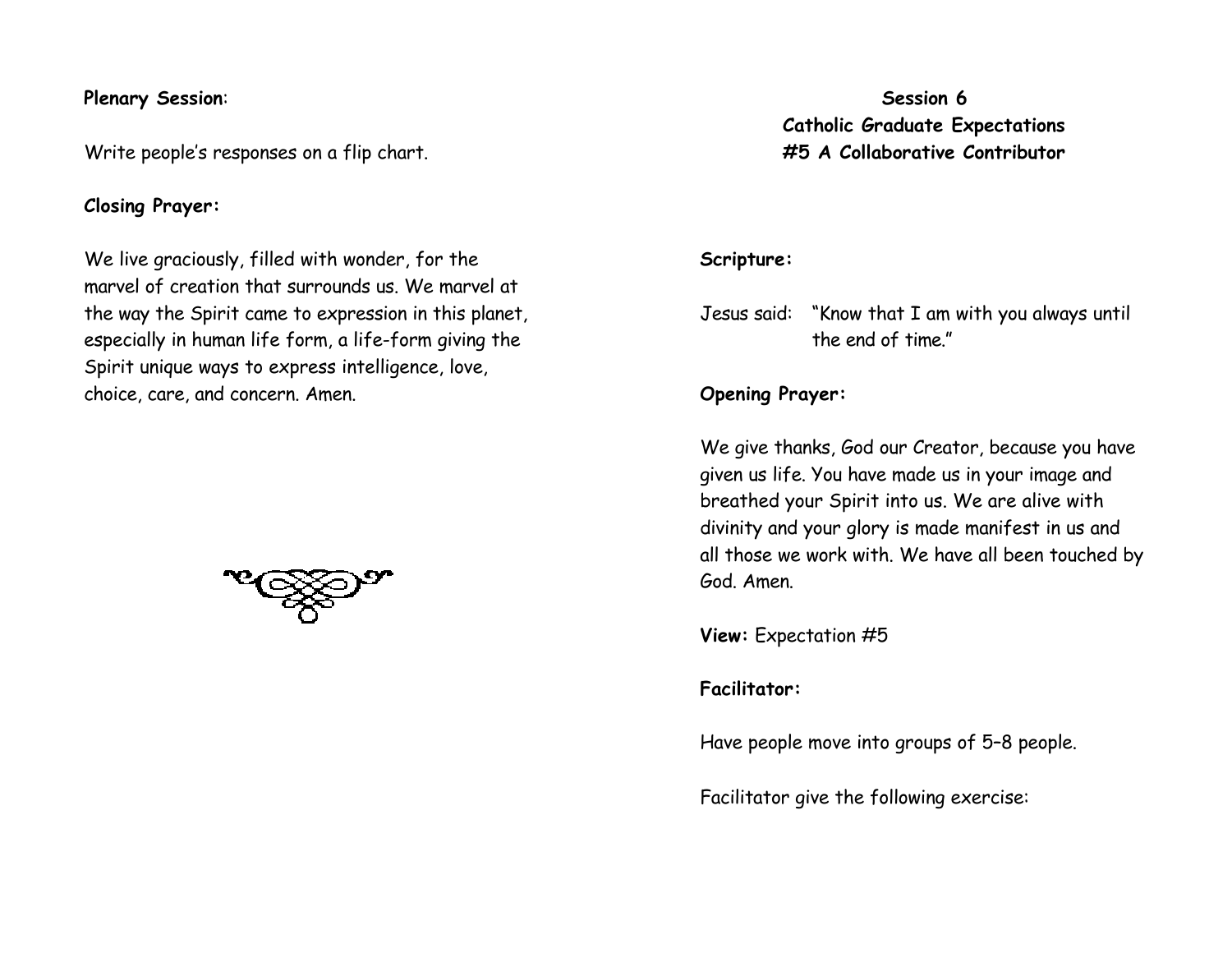The Institute for Catholic Education has just assigned you, a graphic artist, the task of creating a symbol, a symbol and logo, a diagram, (whichever) which will visually communicate what it means to be a collaborative contributor. Something to place on the Catholic Graduate Expectations brochure which will say it all.

### **Facilitator:**

- People can work alone or in groups of three/four for ten minutes.
- Have each person or group, present their work and display for all to see and talk about their work of art.

## **Closing Prayer:**

In the name of our God who shares divinity with us, in the name of our God who shares humanity with us, in the name of our God who unsettles and inspires us let us give praise and thanks. Amen.



## **Session 7 Catholic Graduate Expectations #6 Caring Family Member**

## **Scripture:**

Mary said: "Your father and I have been searching for you with great anxiety."

# **Opening Prayer:**

God, our creator and sustainer, you loves us long before we knew ourselves to be lovable and love us still. Give us, we pray, a greater awareness of your love for all people, and a confidence in the action of your grace in us, our families, and our school community. Amen.

**View:** Expectation # 6

## **Facilitator:**

- Have people move into small groups.
- Ask them to talk and identify and name some of the obstacles...demands...challenges that impact their ability to be a caring family member...ten minutes.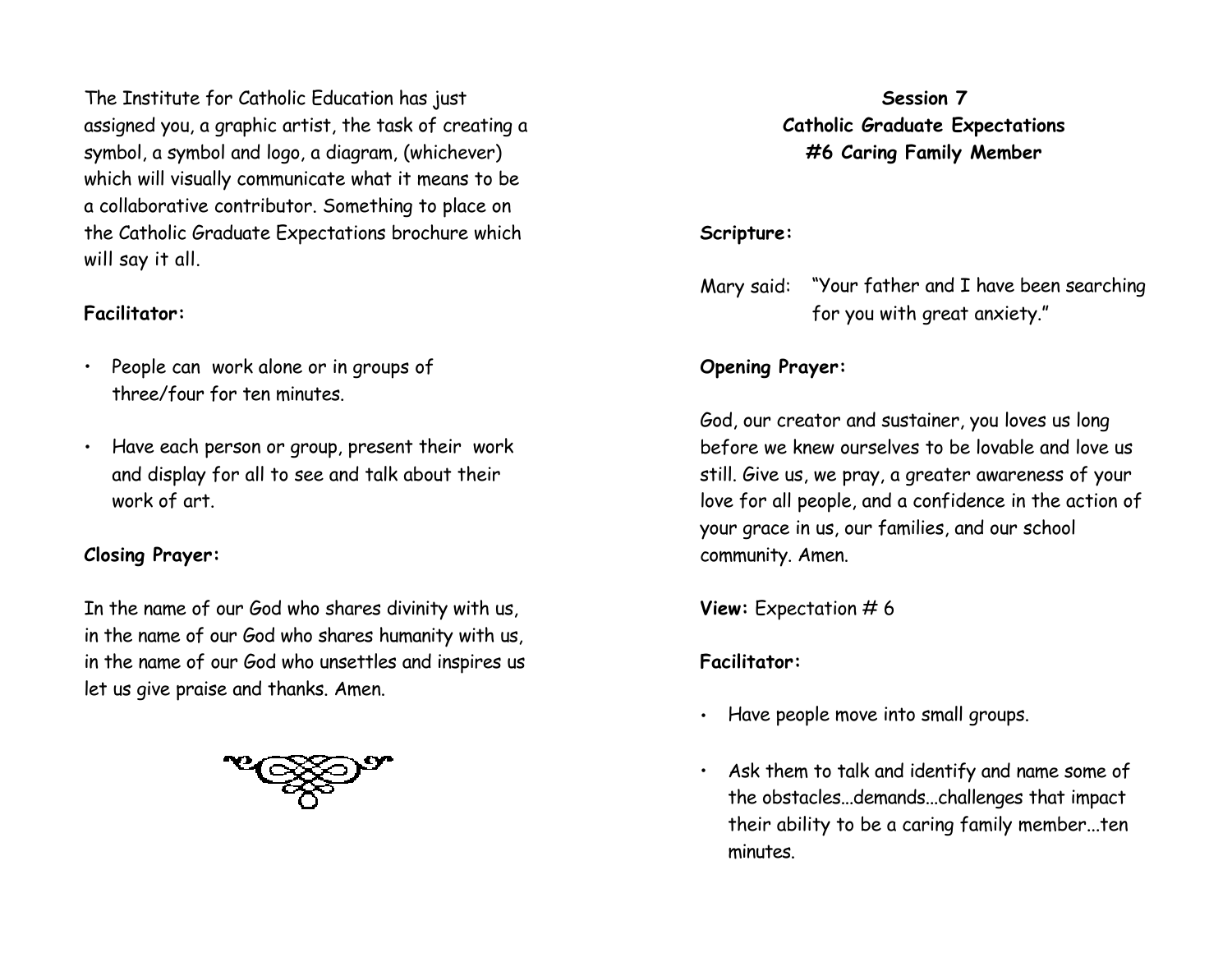#### **Plenary Session:**

Place their responses on flip chart for all to see.

#### **Closing Prayer:**

We give you thanks, God of abundant life, for bread and friendship and hope. With these gifts we are nourished. With these signs of your presence, we are able to be faithful. Continue to nourish us, inspire us, and call us that we might help make your kingdom more of a reality in our day. Amen.



## **Session 8 Catholic Graduate Expectations #7 Responsible Citizen**

#### **Scripture:**

Micah: "Love tenderly, do justice and walk humbly with your God"

#### **Opening Prayer:**

God of history, we give you thanks for men and women in many places, at many times throughout human history who have opened minds and hearts to the reality of the Spirit in our midst, searching for words and images to express human connectedness with this mystery and with everything that exists. Amen.

**View:** Expectation # 7

### **Facilitator:**

Have those present move into groups of five to eight for ten minutes, and

• using words paint the following scenario: a teacher, an atheist teaching in a completely